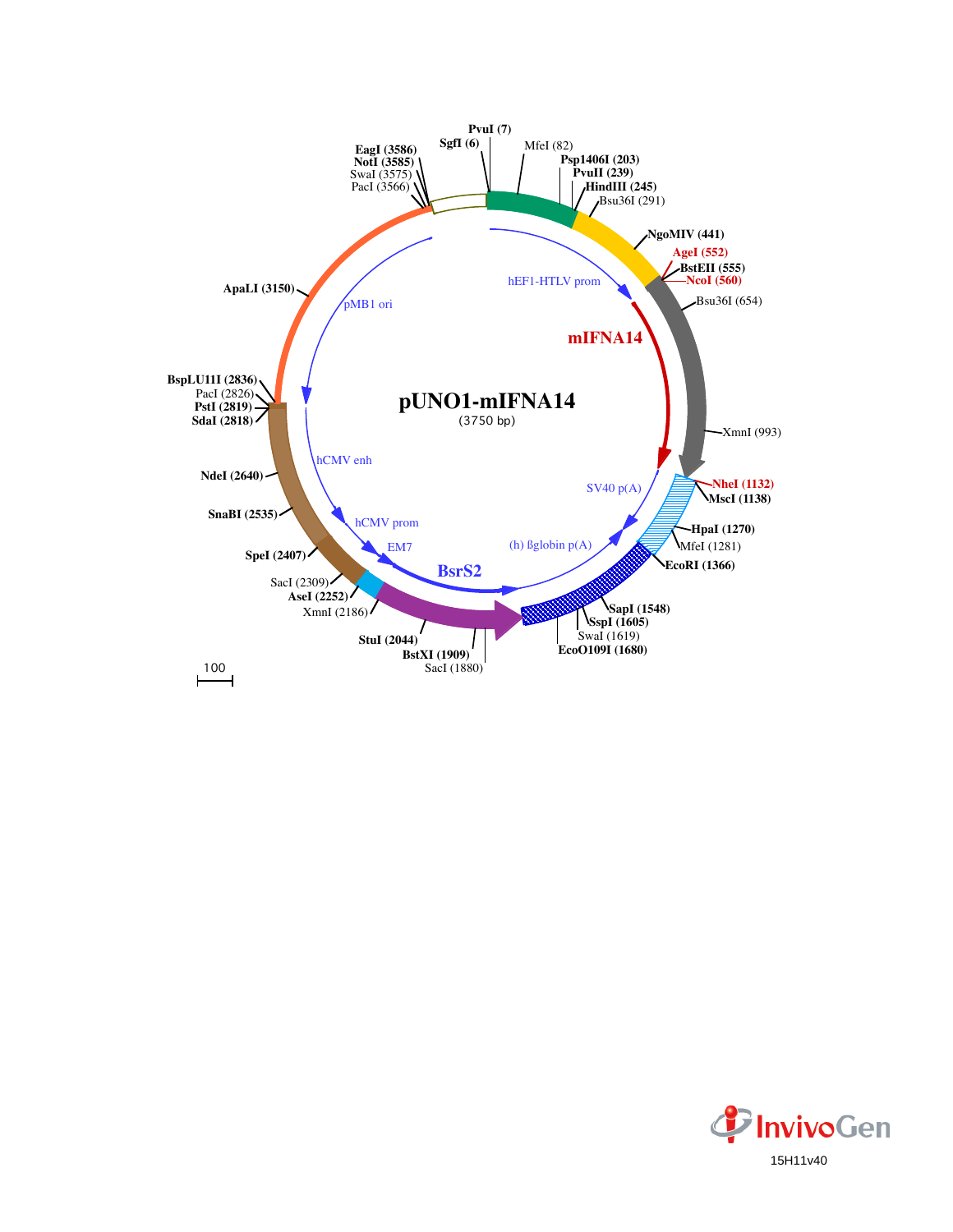**SgfI (6) PvuI (7)**

|                         | $f$ vul $(1)$<br>SgfI $(6)$<br>MfeI $(82)$<br>1 GGATCTGCGATCGCTCCGGTGCCCGTCAGTGGGCAGAGCGCACATCGCCCACAGTCCCCGAGAAGTTGGGGGGAGGGTCGGCAATTGAACGGGTGCCTA                                                                                                                                                                                                                                                                                                                                                                                                                                                                                                                                               |
|-------------------------|---------------------------------------------------------------------------------------------------------------------------------------------------------------------------------------------------------------------------------------------------------------------------------------------------------------------------------------------------------------------------------------------------------------------------------------------------------------------------------------------------------------------------------------------------------------------------------------------------------------------------------------------------------------------------------------------------|
| 101                     | GAGAAGGTGGCGCGGGGTAAACTGGGAAAGTGATGTCGTGTACTGGCTCCGCCTTTTTCCCGAGGGTGGGGGAGAACCGTATATAAGTGCAGTAGTCGCC                                                                                                                                                                                                                                                                                                                                                                                                                                                                                                                                                                                              |
|                         | HindIII $(245)$<br><b>PvuII</b> (239)<br>Psp1406I (203)<br>Bsu36I (291)                                                                                                                                                                                                                                                                                                                                                                                                                                                                                                                                                                                                                           |
|                         | 301 GCCATCCACGCCGGTTGAGTCGCGTTCTGCCGCCTCCCGCCTGTGGTGCCTCCTGAACTGCGTCCGCCGTCTAGGTAAGTTTAAAGCTCAGGTCGAGACC                                                                                                                                                                                                                                                                                                                                                                                                                                                                                                                                                                                          |
| 401                     | <b>NgoMIV</b> (441)                                                                                                                                                                                                                                                                                                                                                                                                                                                                                                                                                                                                                                                                               |
| 501                     | <b>BstEII</b> (555)<br>AgeI (552) NcoI (560)<br>TCTGTTCTGCCCGTTACAGATCCAAGCTGTGACCGGCGCCTACCTGAGATCACCGGTCACCATGGCTAGGCTCTGTGCTTTCCTGATGACCCTGCTGGT<br>1 <sup>M</sup> A R L C A F L M T L L<br>$\vee$<br>Bsu36I (654)                                                                                                                                                                                                                                                                                                                                                                                                                                                                             |
| 13 <sup>3</sup><br>47▶  | 601 GATGAGCTACTGGTCAACCTGCTGTCTAGGATGTGACCTGCCTCAGACTCATAACCTCAGGAACAAGAGAGCCTTGACACTTCTGGTAAAAATGAGGAGA<br>M S Y W S T C C L G C D L P O T H N L R N K R A L T L L V K M<br>701 CTCTCCCCTCTCTCCTGCCTGAAGGACCGGAAGGACTTTGGATTCCCGCAGGAGAAGGTGGATGCCCAGCAGATCAAGAAGGCTCAAGCCATCCCTGTCC<br>L S P L<br>S C<br>L K<br>$\mathsf{D}$<br>R K D F G F P Q E<br>K V D A O O I K<br>$\mathsf{V}$<br>K A O A<br>$\blacksquare$<br>801 TGAGTGAGCTGACCCAGCAGATCCTGACCCTCTTCACATCAAAGGACTCATCTGCTGCTTGGGATGCAACCCTCCTAGACTCCTTCTGCAATGACCTCAA<br>80 LSELTO O I LT LFT SKD<br>- S<br>- D<br><sup>S</sup><br>- F<br>C N D<br>- S<br>$\overline{A}$<br>A W<br>D A<br>T<br>$\mathbf{L}$<br>- L<br>- N<br>XmnI (993) |
| 113 <sup>2</sup><br>147 | T Q L N D L Q G C L M Q Q V E I Q A P P L T Q E D<br>R K Y<br>S L L A V<br>1001 TTCCACAGGATCACTGTTTACCTGAGAGAGAAGAAACACAGCCCCTGTGCCTGGGAGGTGGTCAGAGCAGAAATCTGGAGAGCCCTGTCTTCCTCAGCCA<br>F H R I T V Y L R E<br>S P C A W E V V R A E<br>K K H<br>$\mathsf{I}$ W<br>$R$ $A$<br>- S<br>S S A<br>- L.                                                                                                                                                                                                                                                                                                                                                                                                |
|                         | <b>MscI</b> (1138)<br><b>NheI</b> (1132)<br>1101 AGTTGCTGACCAGCCTGAAAGAAGAGAAGTGAGCTAGCTGGCCAGACATGATAAGATACATTGATGAGTTTGGACAAACCACAACTAGAATGCAGTGAAA<br>180 K L L T S L K E E K .                                                                                                                                                                                                                                                                                                                                                                                                                                                                                                                |
|                         | <b>HpaI</b> (1270)<br>MfeI (1281)                                                                                                                                                                                                                                                                                                                                                                                                                                                                                                                                                                                                                                                                 |
| 1301                    | EcoRI (1366)<br>TTTCAGGTTCAGGGGGAGGTGTGGGAGGTTTTTTTAAAGCAAGTAAAACCTCTACAAATGTGGTATGG <b>AATTCTAAAATACAGCATAGCAAAACTTTAACC</b>                                                                                                                                                                                                                                                                                                                                                                                                                                                                                                                                                                     |
|                         | 1401 TCCAAATCAAGCCTCTACTTGAATCCTTTTCTGAGGGATGAATAAGGCATAGGCATCAGGGGCTGTTGCCAATGTGCATTAGCTGTTTGCAGCCTCACCT                                                                                                                                                                                                                                                                                                                                                                                                                                                                                                                                                                                         |
|                         | SapI (1548)<br>1501 TCTTTCATGGAGTTTAAGATATAGTGTATTTTCCCAAGGTTTGAACTAGCTCTTCATTTCTTTATGTTTTAAATGCACTGACCTCCCACATTCCCTTTTT                                                                                                                                                                                                                                                                                                                                                                                                                                                                                                                                                                          |
|                         | SspI (1605)<br>EcoO109I (1680)<br>SwaI (1619)                                                                                                                                                                                                                                                                                                                                                                                                                                                                                                                                                                                                                                                     |
|                         | 1701 CAGTTTAGTAGTTGGACTTAGGGAACAAAGGAACCTTTAATAGAAATTGGACAGCAAGAAAGCGAGCTTCTAGCTTTAGTTCCTGGTGTACTTGAGGGGG<br>Y K L P                                                                                                                                                                                                                                                                                                                                                                                                                                                                                                                                                                              |
| $132$ 1                 | 141 1<br>$\mathsf{R}$<br>$\bullet$<br>N<br>$\top$<br>SacI (1880)<br>1801 ATGAGTTCCTCAATGGTGGTTTTGACCAGCTTGCCATTCATCTCAATGAGCACAAAGCAGTCAGGAGCATAGTCAGAGATGAGCTCTCTGCACATGCCAC<br>T T K V L K G N M E<br>ILVFCD<br>- S<br>L E R C M G C<br>Ε<br>Ε<br>P A Y D<br>$\mathbf{I}$                                                                                                                                                                                                                                                                                                                                                                                                                       |
| $99 -$                  | <b>BstXI</b> (1909)<br>1901 AGGGGCTGACCACCCTGATGGATCTGTCCACCTCATCAGAGTAGGGGTGCCTGACAGCCACAATGGTGTCAAAGTCCTTCTGCCCGTTGCTCACAGCAGA<br>V V R I<br>S.<br>S Y<br>P H R V A V<br>D<br>P<br><sub>S</sub><br>R<br>D<br>-E<br><b>D</b><br>$\blacksquare$<br>F D<br>K Q G N<br>S V A S<br>V<br><b>StuI</b> (2044)                                                                                                                                                                                                                                                                                                                                                                                           |
| $664$ G                 | 2001 CCCAATGGCAATGGCTTCAGCACAGACAGTGACCCTGCCAATGTAGGCCTCAATGTGGACAGCAGAGATGATCTCCCCAGTCTTGGTCCTGATGGCCGCC<br>I A E A C<br>IYA EIHVA<br>R<br>$A \cap A$<br>$\overline{A}$<br>$\top$<br>V<br>R G<br><b>S</b><br>E.<br>G<br>T<br>K<br>$\top$<br>- V<br>$\mathbf{L}$<br>a sa T<br>XmnI (2186)                                                                                                                                                                                                                                                                                                                                                                                                         |
|                         | 2101 CCGACATGGTGCTTGTTGTCCTCATAGAGCATGGTGATCTTCTCAGTGGCGACCTCCACCAGCTCCAGATCCTGCTGAGAGATGTTGAAGGTCTTCATG <u>G</u><br>Ε<br>K E<br>V L E L D Q Q S<br>324 G V H H<br>K N<br>- D<br>YL<br>M<br>T<br>$\mathbf{1}$<br>$\top$<br>A<br>$\vee$<br>Ε<br>INF<br>T K M <                                                                                                                                                                                                                                                                                                                                                                                                                                     |
|                         | AseI (2252)<br>2201 TGGCCCTCCTATAGTGAGTCGTATTATACTATGCCGATATACTATGCCGATGATTAATTGTCAAAACAGCGTGGATGGCGTCTCCAGCITATCTGACGGT                                                                                                                                                                                                                                                                                                                                                                                                                                                                                                                                                                          |
|                         | SacI (2309)<br>2301 TCACTAAACGAGCTCTGCTTATATAGACCTCCCACCGTACACGCCTACCGCCCATTTGCGTCAATGGGGCGGAGTTGTTACGACATTTTGGAAAGTCCCG                                                                                                                                                                                                                                                                                                                                                                                                                                                                                                                                                                          |